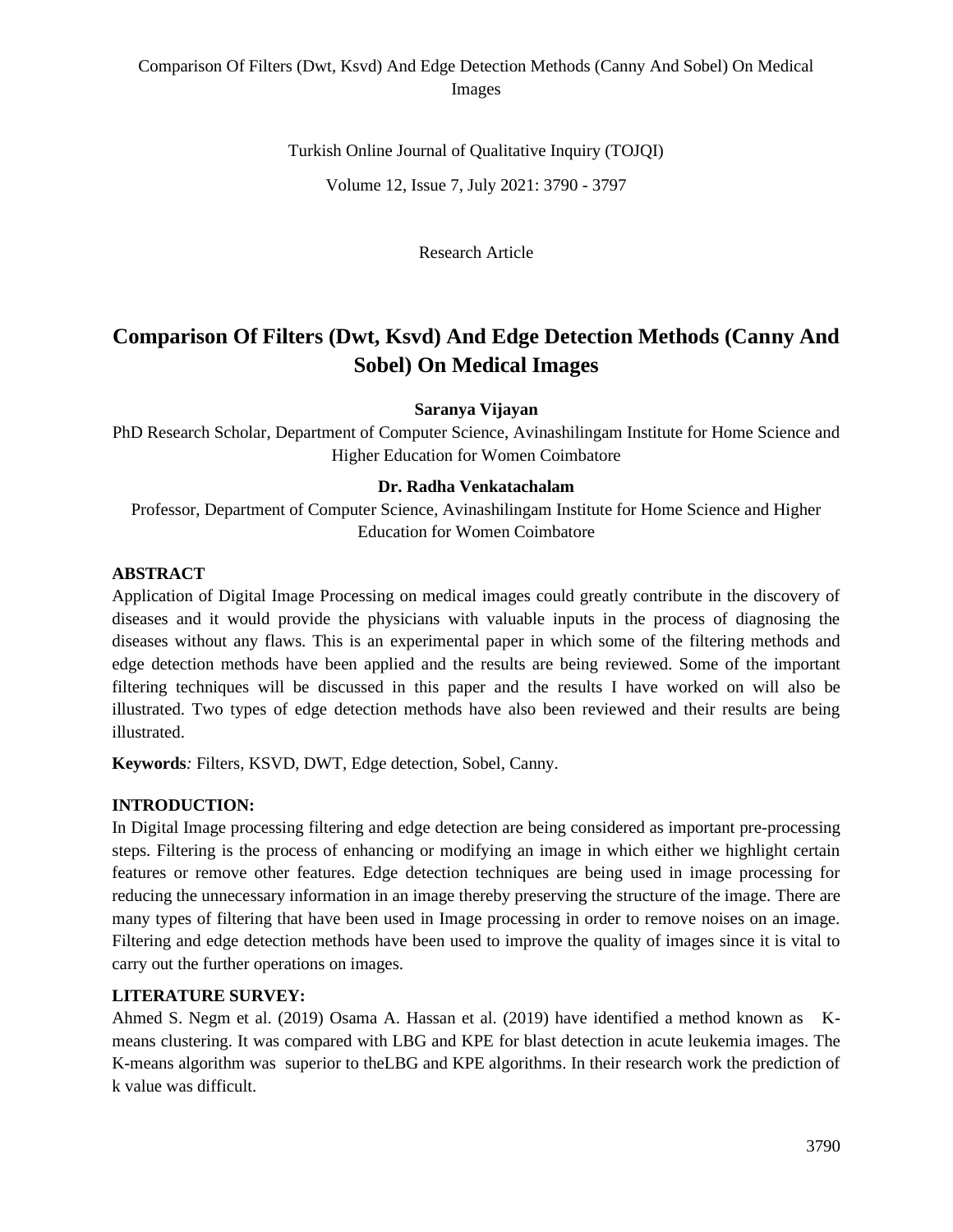Friedhelm Schwenker et al. (2019) have analyzed methods such as SVM, MLP and CNN for their research work. They have used CNN classifier to explore the feasibility of deep learning approach to identify lymphocytes. They did not encode the position and orientation of objects in to their predictions.

T. T. P. Thanh, Caleb Vununu et al. (2019) have introduced Convolutional Neural Network (CNN) based method to distinguish normal and abnormal blood cell images. Their network model was computationally expensive .

Ying Liu1 and Feixiao Long et al. (2019) have introduced Ensemble model prediction method. Efficient for tackling the challenges. It is less robust and did not work well with small data sets. The metrics used were accuracy,precision and recall.

Sarmad Shafique et al. (2018) have investigated a method called as a pretrained DCNN was deployed for automatic detection and classification of its subtype. They need huge amount of data to learn robust features.

NiranjanChatap, SiniShibu et al. (2018) have proposed iterative thresholding algorithm for the segmentation of noisy images. Their work had overcome the problems associated with segmentation of heavy noisy images, when compared with an algorithm known as watershed algorithm. Based on the prior information when thresholding approach was appliedthe algorithm has derived blood smear images.

S.Jagadeesh, Dr.E.Nagabhooshanam et al. (2018) have introduced an algorithm known as watershed algorithm for the segmentation of the bone marrow images .The algorithm has also performed the cancerouscell extraction from the blood image. Different features of the cells were also generated automatically. The feature quality of the cells was carried out by using some methods such as PCA and correlation. In their research work classification was done by the traditional classifier known as SVM.

### **TYPES OF FILTERS**

There are many types of filters in digital image processing. The most prominent filters are

### **COMPARISON OF FILTERS:**

Average Filters:

Average filtering is a filtering method in which it would smooth pictures by decreasing the measure of power variety between neighboring pixels. A normal filter works by travelling through the image pixel by pixel.

Median filters:

In digital image processing it is very important to reduce noise on an image. The median filtering is a type of non-linear filtering method. The good thing about median filter is that it preserves the edges while removing the noises on an image. Median filter works by replacing the value of the center pixel with the median with all the pixel values in the window. Median filter is also known as sliding-window spatial filter. This filter has been used as a pre-processing step to improve the results of further processing such as edge detection on an image.

### **DWT**

DWT is discrete Wavelet Transform filtering. DWT has been widely used in the field of digital image processing. DWT works by decomposing an image into a multi resolution subban structures through a two channel filter bank. The decomposition of images took place by continuously implementing low pass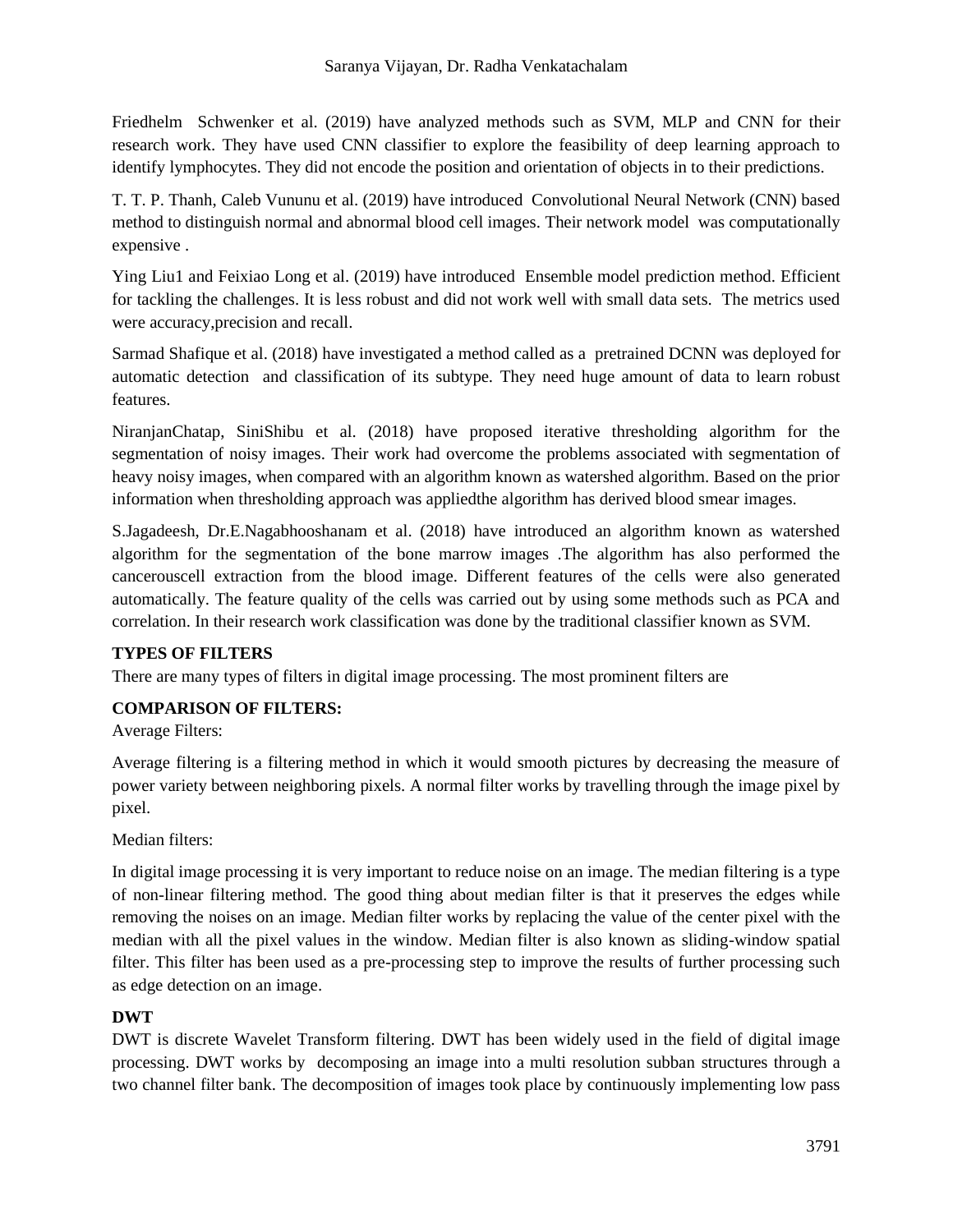filters, high pass filters . The decomposition can also take place by using down sampler to the image in the horizontal as well as vertical directions.

# **KSVD FILTERING**

KSVD is basically an iterative method in which it alternates between the current dictionary sparse coding and also updating the dictionary to perform better by fitting in the data. All the updates that took place in the dictionary columns is being combined with the updated sparse representations. One of the major advantages of the KSVD method is that it is flexible.

KSVD filtering has been widely used in the field of image processing in which the method has a slow convergence rate for sparse coding .The method also has complexity in dictionary updating using singular value decomposition. Thus in turn the efficiency of the filtering would be low if we consider large images. These are some of the disadvantages of KSVD filtering method.

# **RGB to GRAY SCALE CONVERSION:**

Before we could do the filtering operations on images the image which is in the form of rgb needs to be converted to gray scale so that we can carry out the pre processing techniques.

# **EDGE DETECTION:**

Sobel and canny are the two methods that have been used in medical images for the process of edge detection. The two methods have been explained in the following session.

Sobel method:

Sobel edge detection operator is basically a differentiation operator in which it will compute the gradient of the image intensity function. The result of the sobel opeartor would be either the corresponding gradient vector or the norm of that vector. The operator works by convolving the image with a small integer valued filter in both vertical as well as the horizontal directions. The sobel operator emphasizes the region of high spatial gradient corresponds to the edges by using 2D gradient measurement of the image. The sobel operator basically uses intensity values in a 3\*3 region in order to approximate the corresponding image gradient and the sobel operator uses only integer values as coefficients.

### **Advantages of sobel operator:**

- a) When the operator is combined with average filter it will have some soothing effect to the random noise present in the image.
- b) Since sobel operator is the differential of two rows or columns the edges would appear more thicker and brighter.

Canny method:

When canny method has been applied the algorithm works by the following five steps associated with it. The steps are,

a) Smoothing and Blurring of the image to remove the noise.

During the first step of the Canny edge detection method the images will be blurred and removal of the noise will take palce and it is known as smoothing.

b) Finding Gradients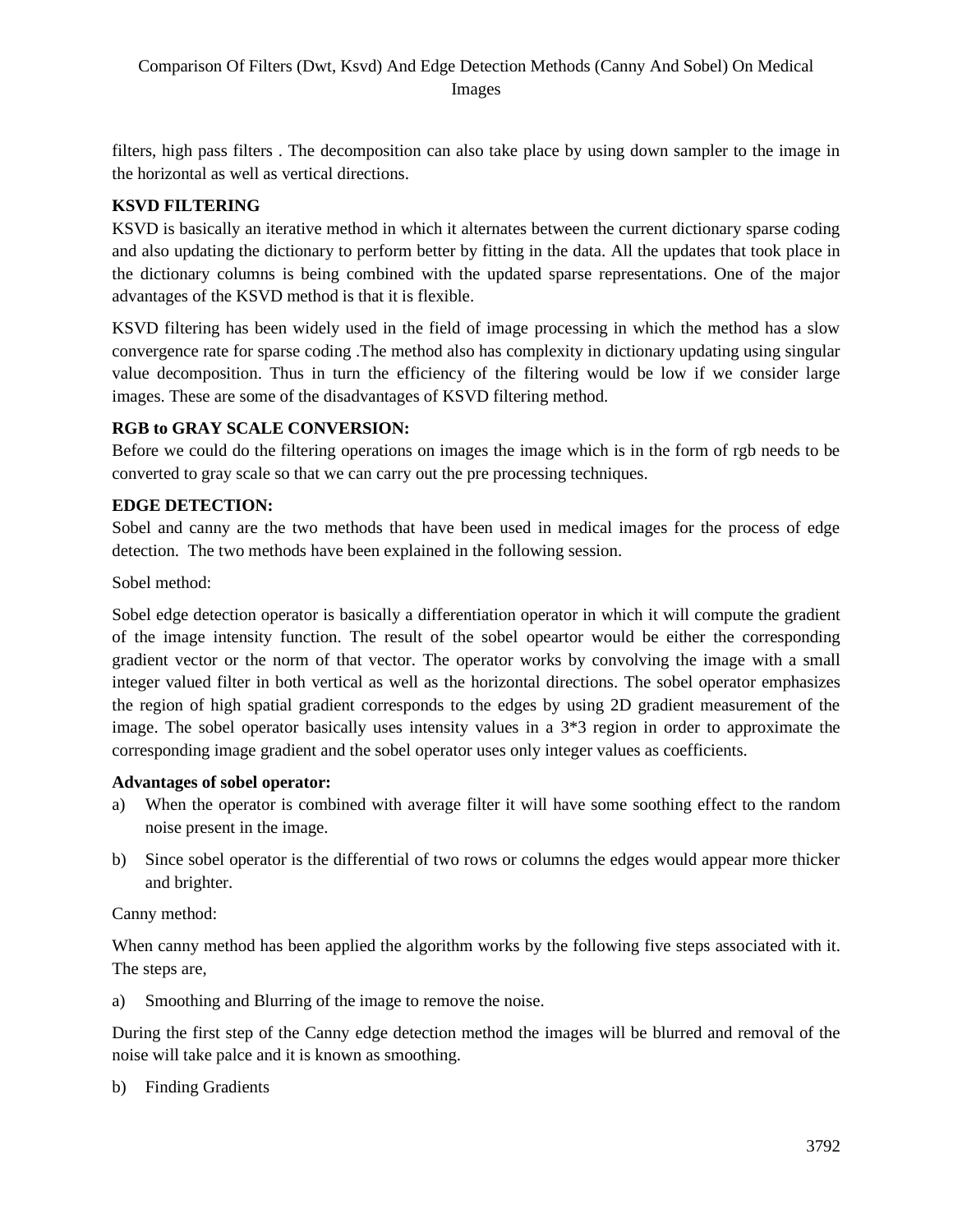The next step followed by smoothing is to find the gradients. The edges should be marked if the gradient of the image has larger magnitudes.

c) Non maximum suppression and Double Thresholding

The next step is the non maximum suppression. The local maximas have to be marked as edges. The potential edges will get identified during the phase of double thresholding.

d) Tracking of edges by hysteresis.

Finally the edges will be deterned,by suppressing all the edges that are not connected to a strong edge.

Canny edge detection technique has been used to extract useful information from different objects and it would reduce the amount of data to be processed. The canny edge detection method has got some criteria's they are,

The edges with low error rate will be detected first and also it will accurately detect many edges in the given input image. The edge point that is being detected by the by the canny operator will be placed in the center of the edge. The given egde in the image should only be marked once and the noise present in the image should not create false edges.

In order to to stisfy the requirements mentioned above ,canny has used the calculus of variations. The sum of the four exponential terms has been used to find the optimal function in canny detector which could be the first derivative.

Canny edge detector is one of the most efficient edge detection techniques and it provides reliable and good results. Thus it has become one of the most popular algorithm for edge detection.

It was found that canny yields better results during visualization. The results are shown below.

### **RESULTS AND DISCUSSIONS**

When two filtering methods DWT and KSVD were applied and compared the performance of the two filters were evaluated using the PSNR ratio. PSNR is the Peak Signal to Noise Ratio.This ratio is used as a quality measurement. During the experiment it was found that the PSNR ratio is high in KSVD filtering compared to DWT. The results when DWT and KSVD were applied and the PSNR table is given below.

|               | <b>Image</b>            | <b>DWT</b>  | <b>KSVD</b>                     |
|---------------|-------------------------|-------------|---------------------------------|
|               | <b>Image 1</b>          | $32.6$ db   | 34.8 db                         |
|               | <b>Image 2</b>          | 34.5 db     | 36.7 db                         |
|               | <b>Image 3</b>          | 32.8 db     | 37.4 db                         |
|               | <b>Image 4</b>          | 35.4 db     | 38.3 db                         |
|               | <b>Image 5</b>          | 33.6 db     | 36.4 db                         |
| <b>Images</b> | <b>Gray scale image</b> | Noisy image | <b>Filtered image using DWT</b> |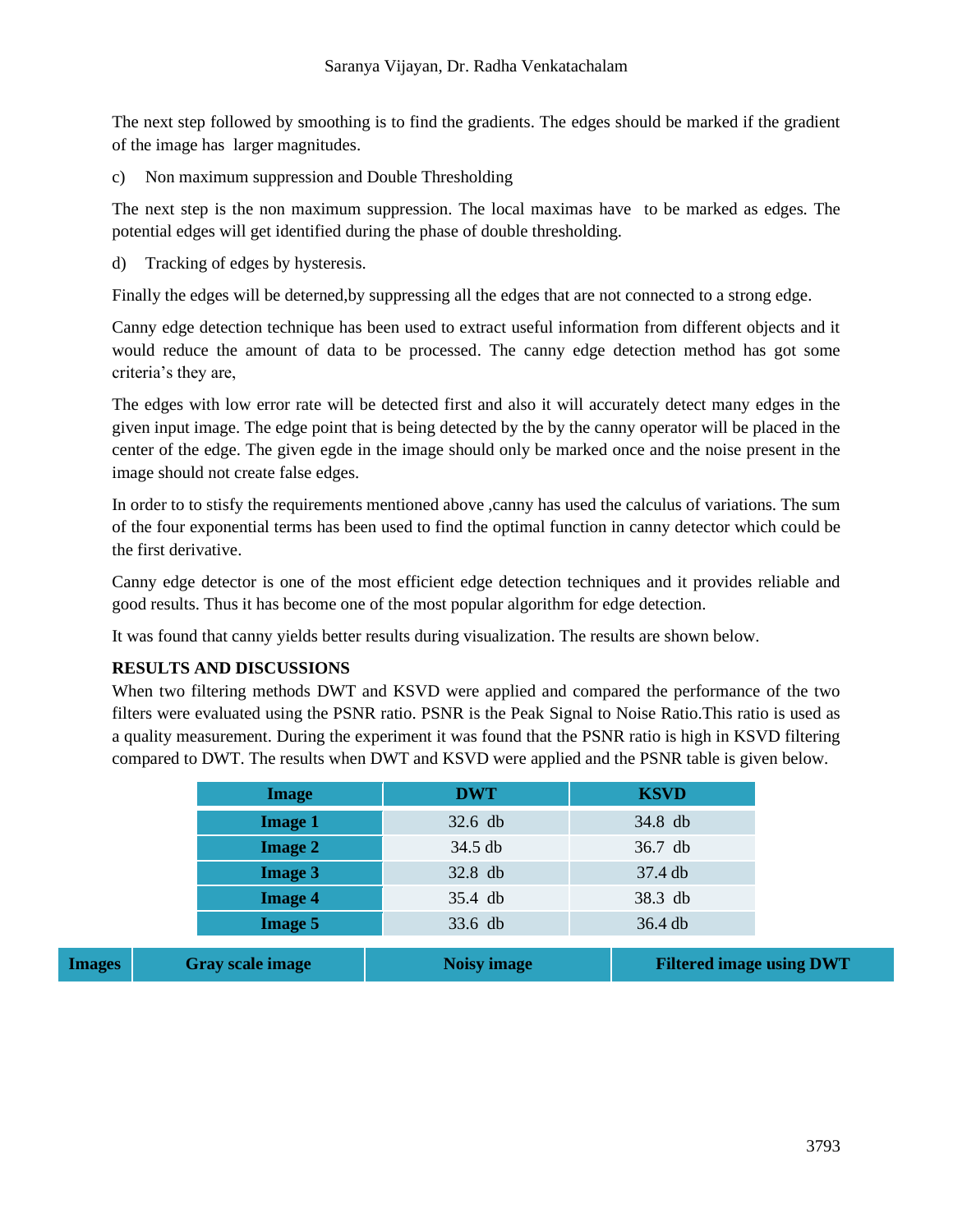# Comparison Of Filters (Dwt, Ksvd) And Edge Detection Methods (Canny And Sobel) On Medical Images

| Image<br>$\mathbf{1}$   | p)                    |  |
|-------------------------|-----------------------|--|
| Image $\frac{2}{3}$     |                       |  |
| Image<br>$\overline{3}$ | o.                    |  |
| Image<br>$\overline{4}$ | 5 <sup>CD</sup><br>h. |  |
| Image<br>$\overline{5}$ | 9<br>$\bigcirc$<br>o  |  |

**Table 1.**PSNR ratio of images in db.

**Table 2:** Filtering using DWT

| <b>Images</b> | <b>RGB</b> image | Noisy images | <b>Filtered image using KSVD</b> |
|---------------|------------------|--------------|----------------------------------|
| Image         |                  |              |                                  |
| Image<br>2    |                  |              |                                  |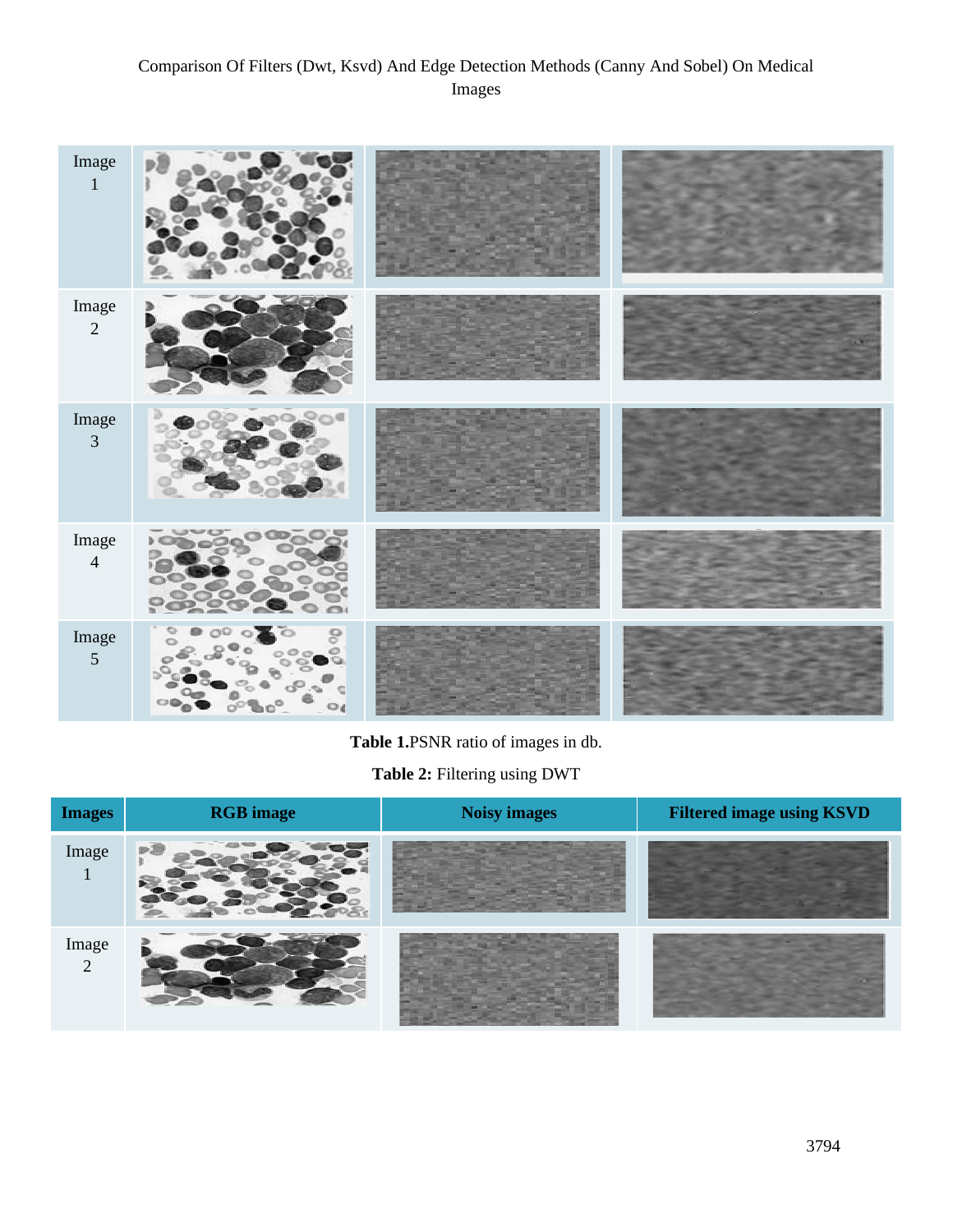

**Table 3:** Filering using KSVD.

The resultant images when sobel edge detection and canny edge detection were applied is given below. It was found that Canny yields better results when compared with Sobel during visualization.

| <b>Images</b> | <b>Adaptive Histogram equalised image</b> | Sobel edge detection |
|---------------|-------------------------------------------|----------------------|
| Image 1       |                                           |                      |
| Image 2       |                                           |                      |
| Image 3       |                                           |                      |
| Image 4       |                                           |                      |
| Image 5       |                                           |                      |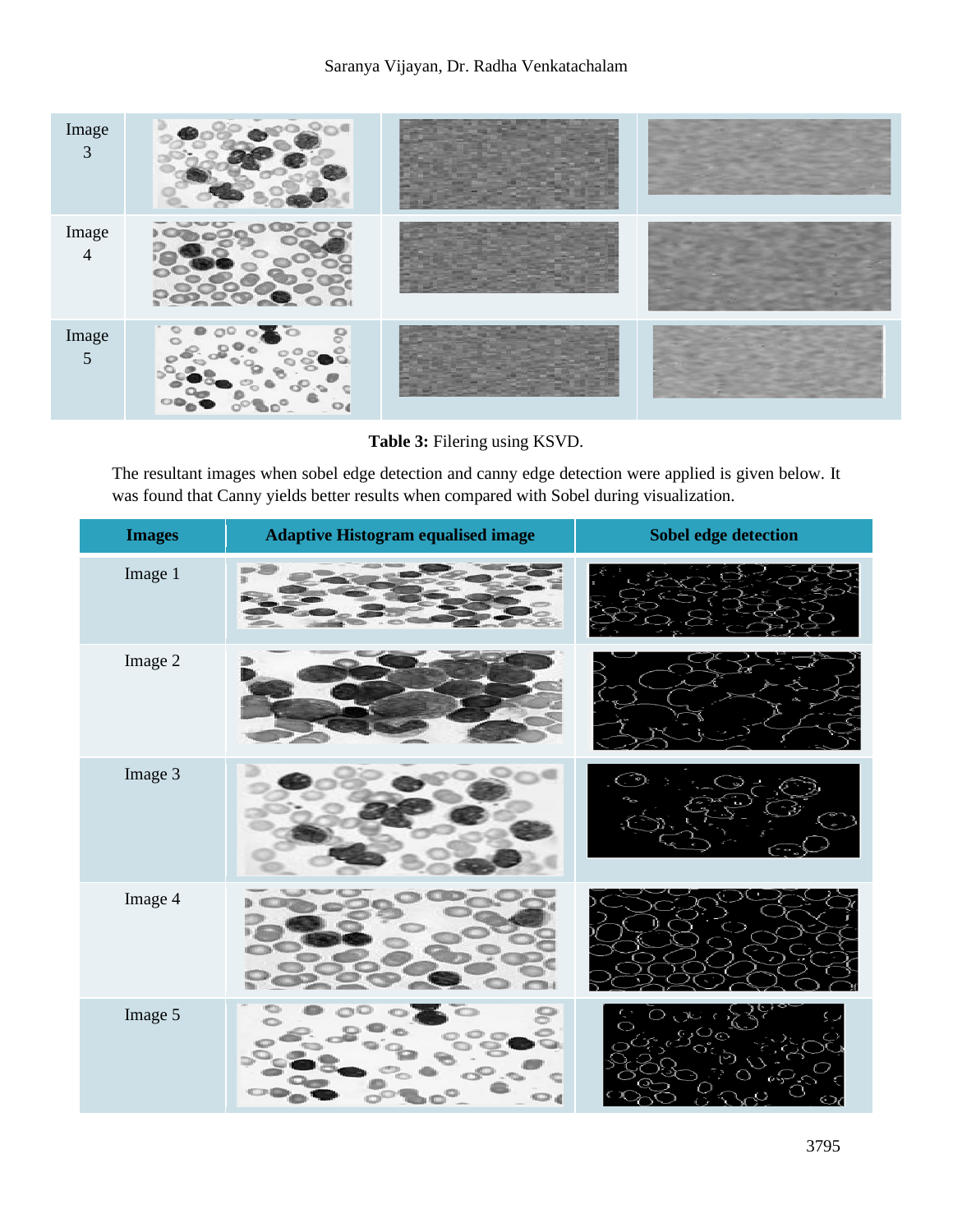| <b>Images</b> | Adapive histogram equalised image | <b>Canny edge detection</b>                                                                         |
|---------------|-----------------------------------|-----------------------------------------------------------------------------------------------------|
| Image 1       |                                   | ≫                                                                                                   |
| Image 2       |                                   |                                                                                                     |
| Image 3       |                                   |                                                                                                     |
| Image 4       |                                   |                                                                                                     |
| Image 5       |                                   | $\circledcirc$<br>8<br>ැලු<br>$\circledcirc$<br>Ó.<br>ට<br>(O)<br>ര<br>ര<br>ල<br>V<br>GO<br>∙⊗<br>E |

### **Table 4:** Sobel edge detection

**Table 5:**Canny edge detectiom

### **CONCLUSION:**

This paper has compared two of the efficient filtering methods in digital image processing. Two of the efficient edge detection methods are also applied and compared. The results and the findings are also being described. The filtering methods used were are DWT and KSVD, it is being proved that KSVD outperforms the DWT method since it has high PSNR value.The edge detection methods such as Sobel method and Canny method have also been applied and the resultant images were compared to find out the better method for edge detection.